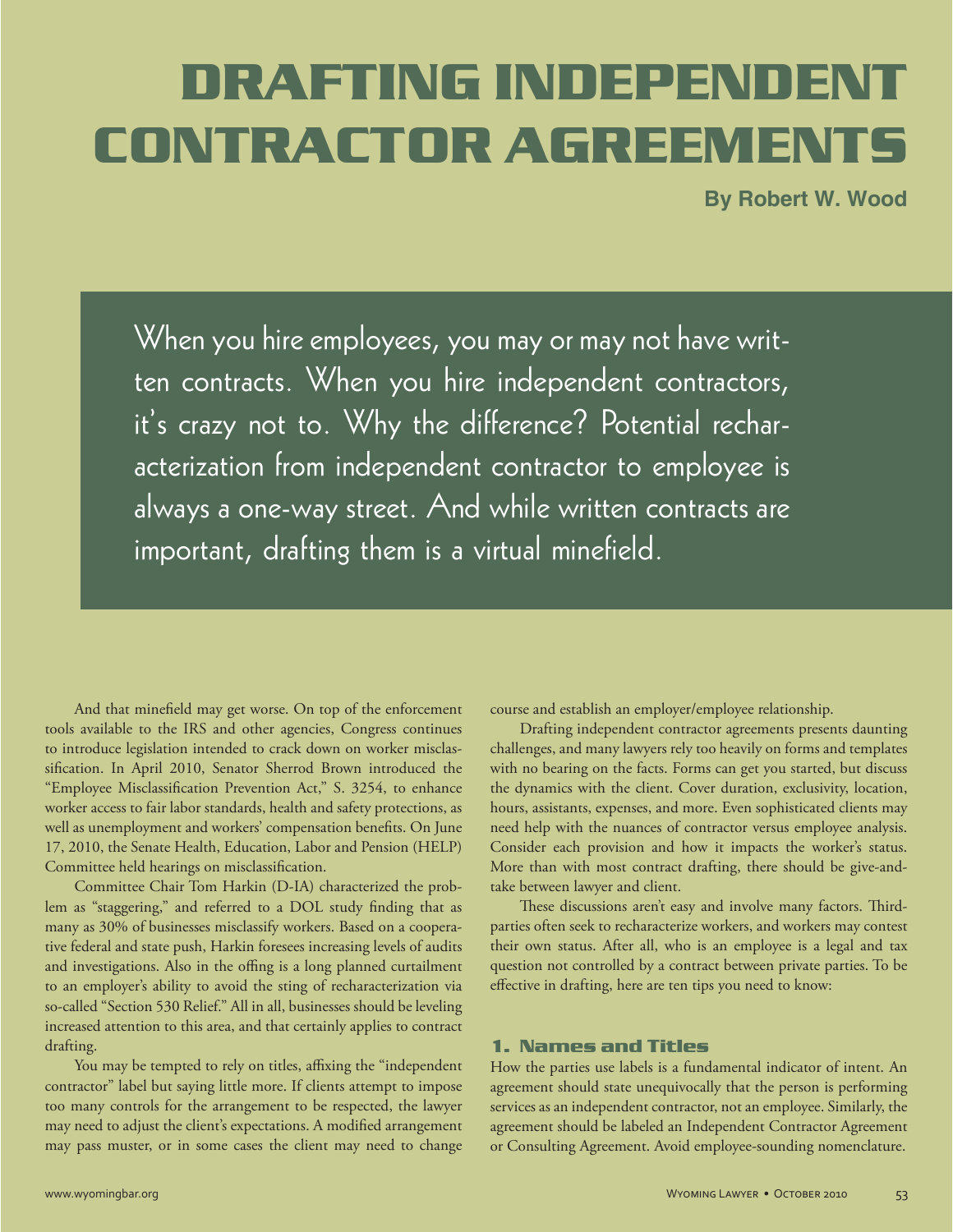

#### **2. Instructions and Training**

A worker required to comply with the employer's instructions about when, where, and how to work is ordinarily an employee. Yet if you hire a contractor to install a swimming pool in your backyard, you can specify where you want the pool! The difference between contract specifications and ongoing instructions is important and is often overlooked in contract drafting.

 Similarly, training workers (by requiring an experienced employee to work with them, requiring them to attend meetings, or other methods) may indicate the employer wants services performed in a particular manner. Ideally, make clear that the worker need not undergo training. Distinguish between existing skills and skills taught by the employer, either in the recitals or in the description of work to be performed by the independent contractor.

# **3. Right to Delegate, Hire Assistant, Etc.**

Employers may be uncomfortable allowing workers to delegate duties, but it can be important to address it in the contract and tends to support independent contractor status. Optimally, an independent contractor agreement should specify that any helpers or assistants must be hired, supervised, and paid by the independent contractor.

#### **4. Duration and Hours**

There is no limit on contract duration, but short is better than long. Renewals may avoid extended duration, but a continuous 20-year relationship punctuated by 20 annual renewals may not be very persuasive. Hours set by the employer also suggest employee status. Of course, you might prohibit your home remodeler from noisy work past 7:00 p.m. and that by itself does not make the contractor your employee. Yet from a contract drafting point of view, putting scheduling in the independent contractor's hands can help to support independent contractor characterization.

## **5. Full-Time and Exclusivity**

Classically, an independent contractor is free to seek other work. If a worker must work full-time for one company, that restricts other work. The agreement should make clear whether full-time work is required. An alternative to full-time might be to set a deadline for a final product.

 Similarly, an exclusivity requirement hurts independent contractor status, while a lack of exclusivity helps even if the worker doesn't choose to work for anyone else. Of course, exclusivity by itself isn't fatal. Following a business sale, departing executives who consult usually cannot engage in competition, and that doesn't necessarily mean they are employees. No one factor controls.